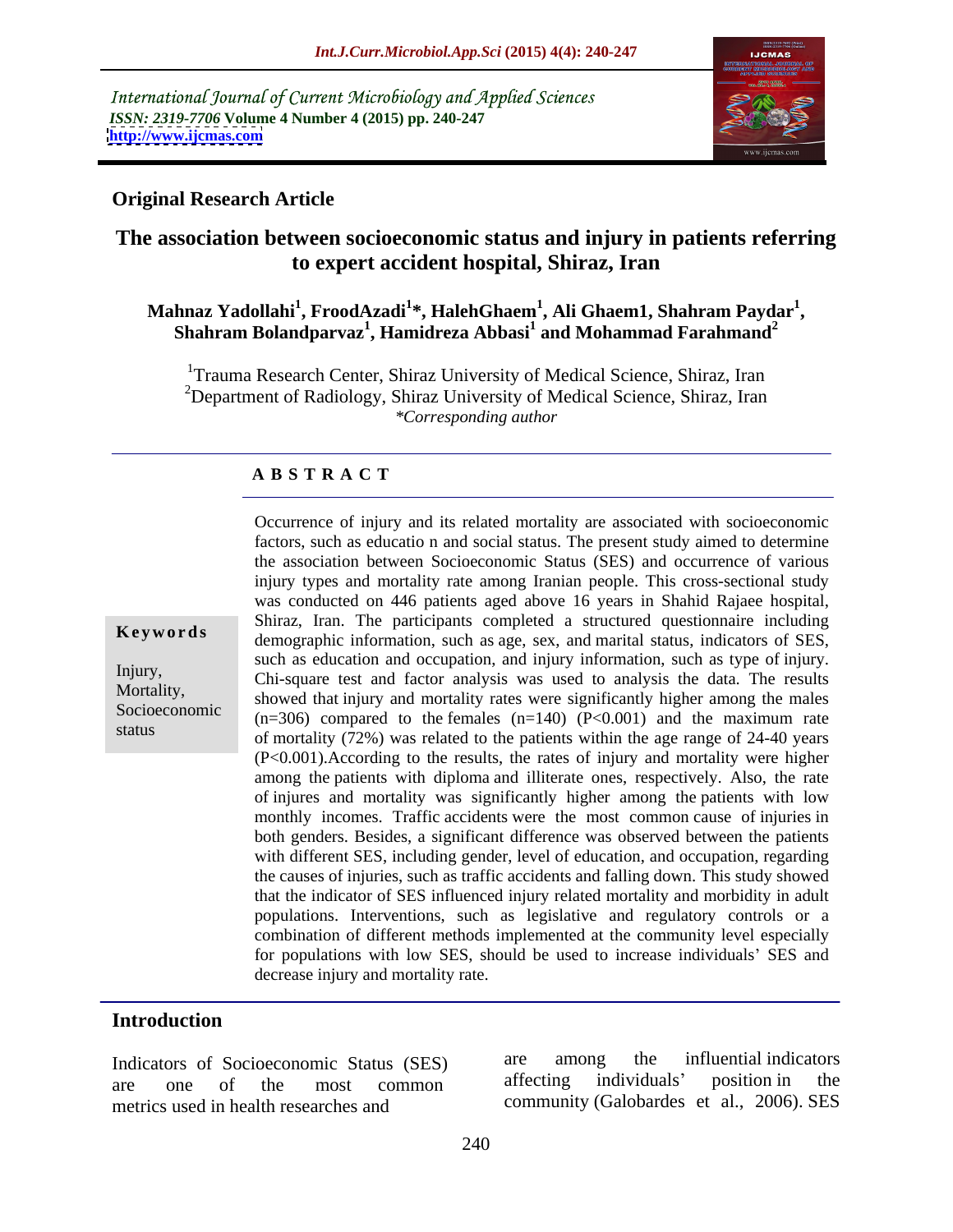affects individuals' health outcomes even referring to ShahidRajaee hospital, Shiraz, in rich societies (Pickett and Pearl, 2001). In several studies,SES was found to have animpacton diseases, such as asthma **Methods and participants** (Marder et al., 1992) and cardiovascular disease (Winkleby et al., 1992). Various

In addition, the indicators of SES have a University. critical effect on social behaviors and their Hoving et al., 2013). Yet, the influence any question aire requesting demographic differ across different population subgroups status, indicators of SES, including

inverse relationship between the injured injury information, including indicate type individuals' economic status and of injury and location of the accident mortality rate in traffic accidents (Kristensen through face-to-face interview by trained et al., 2012). Since SES plays an impressive role in social behaviors, especially injuries and accidents (Williams et al., In this study, individuals' occupations were 1997),verifying differences between divided into five categories, including socioeconomic groups regarding health unemployed, worker, low-grade-employee, status permits both a better knowing of the high-grade-employee, and employer and causes of injuries and a better targeted professional expert. Levels of education method to solutions (Hyder and Peden,

researches have taken this issue into account. Hence, the present study aims to evaluate the indicators of SES as well as The Chi-square test and factor analysis were their relationships with mortality rate and used to analyze the data. All statistical types of injures among the injured patients

Iran.

indicators of SES, including occupation Shahid Rajaee hospital affiliated to Shiraz (Kotler and Wingard, 1989), education University of Medical Sciences, Shiraz, Iran (Lahelma and Valkonen, 1990), and from May to October 2014. The study group household income (Pappas et al., 1993), included 446patients aged above 16 years have also been shown to affect health who had referred to Shahid Rajaee hospital. outcomes. Among the indicators of SES that The participants were selected through affect individuals' health outcomes, wealth systematic random sampling. The patients and family income, occupation, and level of who were below 16 years of age or were not education are the most influential ones willing to cooperate were excluded from the (Duncan et al., 2002). Study. The study was approved by the study was approved by the This cross-sectional study was conducted in Research Ethics Committee of the University.

associated mortality (Lantz et al., 1998; Van All the participants completed a structured particular indicator of SES on health can information, including age, sex, and marital (Elo and Preston, 1996; House et al., 1994). education, occupation, monthly income,<br>
type of housing (personal, rental,<br>
A study conducted in Norway revealed an organizational), and having a vehicle, and questionnaire requesting demographic status, indicators of SES, including education, occupation, monthly income, type of housing (personal, rental, organizational), and having a vehicle, and of injury and location of the accident interviewer.

2003).<br>
2003). diploma, and academic degrees, such as<br>
bachelor, master, and PhD.<br>
Nonetheless, onlya limited number of were also divided into illiterate, high school diploma, and academic degrees, such as bachelor, master, and PhD.

### **Statistical analysis**

evaluations were made assuming a two sided test based on a 5% level of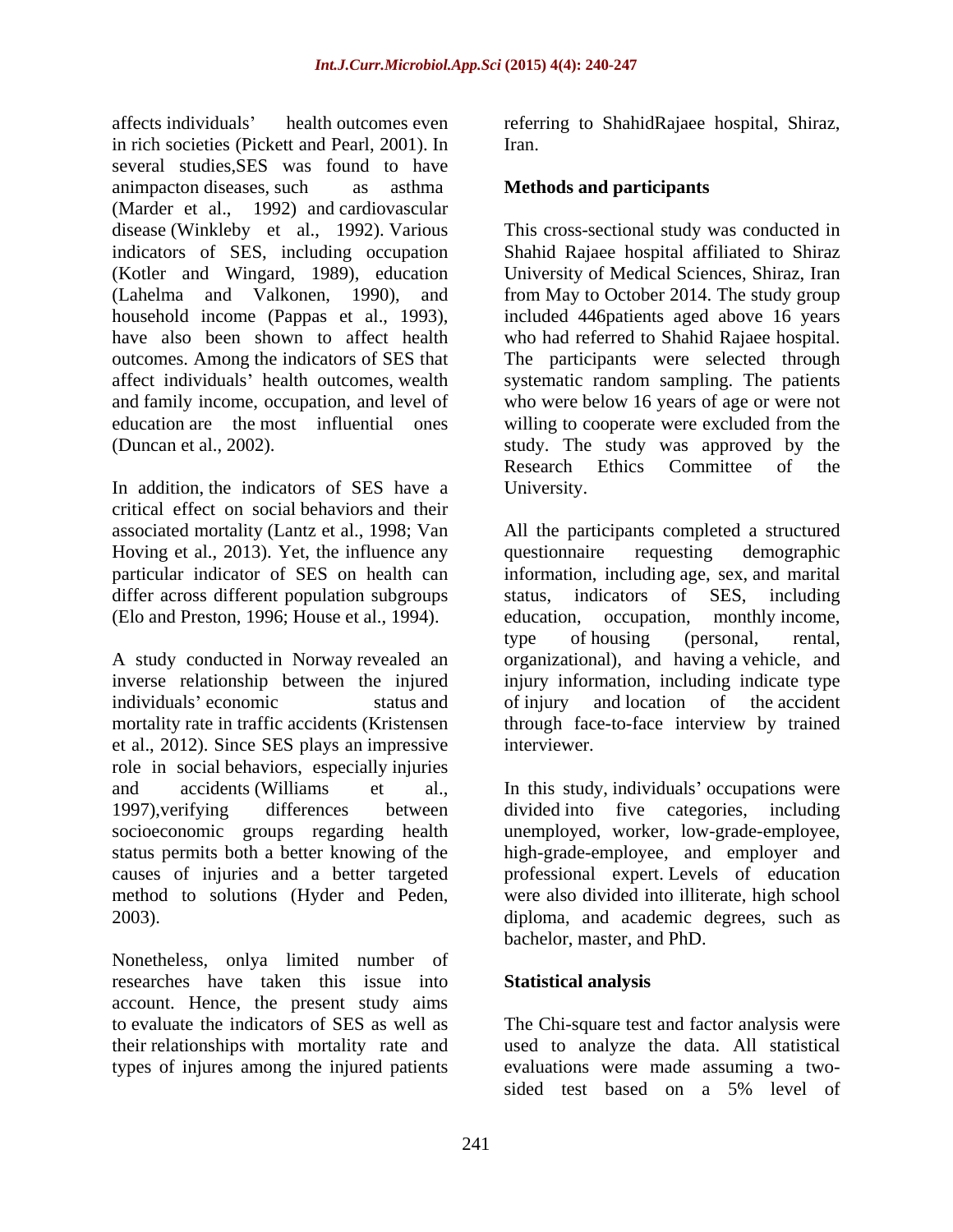years). The results showed that injury and causes of injuries (P<0.05). Yet, the mortality rates were significantly higher frequency of traffic accidents was maximum rate of mortality (72%) was more prevalent among the workers including place of living (town or village), of injuries. Nevertheless, vehicle ownership, family size, type traffic accidents were the main causes of housing (personal, rental, organizational), most of the patients had diplomas dollars and more than 900 dollars. (63.5%) and the mortality rate was higher low monthly incomes, including less than (Cubbin and Smith, 2002; Krug et al., 2000). 100 dollars, 100-300 dollars, and 300-500

The results of the present study showed injuries in a heterogeneous, accidents and falling down (Table of housing, and family size. 2).Traffic accident was the mostcommon cause of injuries in both Gender-specific SES is one of the complex genders (65.5%). Yet, the rate of indications of societal distribution of health traffic accidents was significantly higher determinants and outcomes. Several reports among the patients with academic degrees have revealed that high-risk behaviors partly  $(77.3%)$  in comparison to illiterate patients explain the high rate and distinct and those with diplomas  $(65.5%)$ . On the socioeconomic pattern related tomale traffic

significance usingthe SPSS statistical other hand, falling down as the second most software (v. 19*).* prevalent cause of injuries was significantly **Results and Discussion** comparison to those with diplomas and This study was conducted on 446 patients, nosignificant differences were observed including 306(68.5%) males and 140 among the patients with different places of (31.5%) females. The patients' age ranged living (town or village), vehicle ownership from 16 to 65 years (Mean±S.D=39.5±23.5 statuses, and familysizes regarding the among the males compared to the females significantly lower among the workers (P<0.001). The results also demonstrated compared to other occupations (P<0.05). On that the majority of the patients (63%) were the other hand, falling down as the second within the age range of 24-40 years and the prevalent cause of injuries was significantly related to these patients (P<0.001). The compared to other occupations (P<0.05). results revealed no significant differences Finally, no significant difference was found in injury and mortality ratesamong among the patients with different the patients with different indicators of SES, monthly incomes with respect to the causes and occupation (P>0.05). On the other hand, high monthly incomes, including 500-900 higher among the illiterate patients (34%) in academic degrees (P<0.05). However, causes of injuries  $(P<0.05)$ . frequency of traffic accidents was more prevalent among the workers among the patients with different of injuries. Nevertheless, traffic accidents were the of injuries (88%)among the patients with

among the illiterate patients (47%). High SES is a protective factor at any age Also, injury and mortality rates were (principally up to the age of 24) significantly higher among the patients with againstinjuries and other health outcomes dollars (P<0.001)(Table 1). association between the indicators of SES significant differences among the patients sociodemographically diverse group of with different indicators of SES, including patients. SES was measured through gender, level of education, and occupation, education level, income status, place of in terms of causes of injuries, such as traffic living, occupation, vehicle ownership, type (Cubbin and Smith, 2002; Krug et al., 2000). In the present study, we evaluated the and injury and mortality rates and types of injuries in a heterogeneous, of housing, and family size.

and those with diplomas (65.5%). On the socioeconomic pattern related tomale trafficexplain the high rate and distinct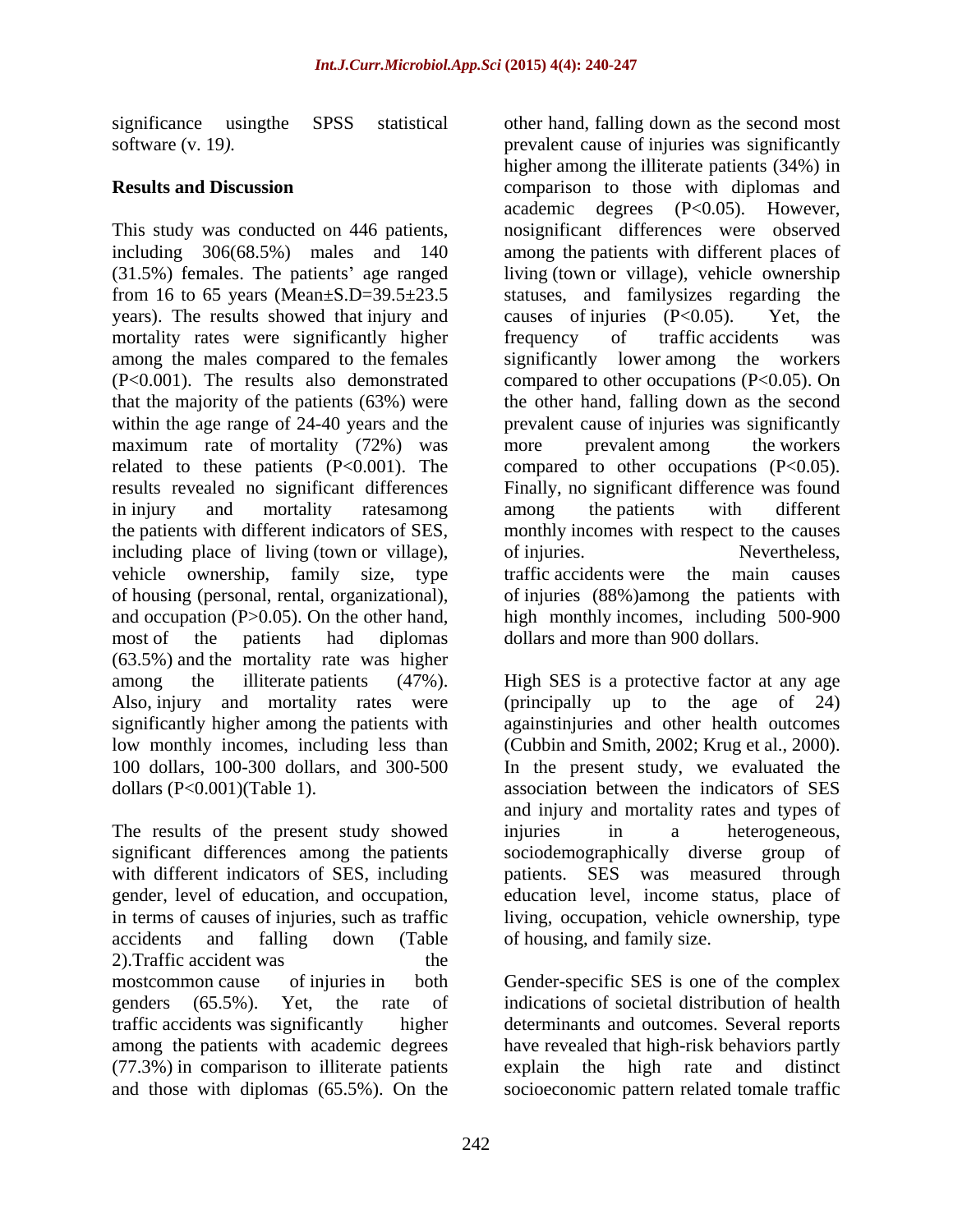accident deaths(Kristensen et al., 2012). The education and occupation. Our results

Several studies have presented strong educationalstatus appear to be in agreement inverse associations amongeducation level, with the existing literature (Duncan et al., all-cause mortality, and life 2002, Feldman et al., 1989; Jacobsen and expectancy(Feldman et al., 1989; Jacobsen Thelle, 1988; Snowdon et al.,1989; Pinsky and Thelle, 1988; Snowdon et al.,1989). et al., 1987;Cubbin et al., 2000; Singh and<br>Pinsky et al. (1987)demonstrated that only Yu, 1996). These results proved that education level and age were related in both educational attainment and income were sexes to "survival with good function". significant predictors of health outcomes.In According to the current study results, most the study by Gillen et al. (2007), occupation of the patients had diplomas and the was a key risk factor for work-related mortality rate was significantly higher musculoskeletal disorders in comparison to among the illiterate patients. In other words, our findings further support the idea of inverse associations between education level increased relative risk ratios for different and injury and mortality rates. Up to now, numerous explanations have been (Cubbinet al., 2000; Jenkins, 1993; Loomis, proposed for the positive impact of 1991) and recommend occupational risks for education on health. Some have stated that fatalities. Our study results revealed no education may simply help as a marker for significant differencesamong the patients intelligence (Howard and Anderson, 1978). It has been argued that higher education and mortality rates. This can possibly be levels might increase health by conferring economic benefits. Moreover, achievement of knowledge about health can improve the occupationsand manufacturing have diverse relationship between education and health, risk profiles from the rest of the given that provision of information alone population(Loomis, 1991). However, we seems to be a weak motivation to human were not able to determine and categorized behavior modification (Williams, 1990). The patients' occupational profiles, which<br>Finally, education may protect against was one of the limitations of our study. diseases by influencing life-style behaviors, problem-solving abilities, and values In the present study, traffic accidents were

The findings of the current study were Iranian population also showed traffic al. (2002) who found strong associations between the economic indicators, including wealth, family income, and SES, and mortality gradients. They also found some fatal traffic injuries in various weaker associations between SES and

results of the present study also indicated a significantly higher injury and showedthat injury and mortality rateswere mortality ratesamong the patients with low significantly higher among themale patients monthly incomes, including less than 100 compared to the females. dollars, 100-300 dollars, and 300-500 dollars. The findings related to income and et al., 1987;Cubbin et al., 2000; Singh and Yu, 1996). These results proved that other broad socioeconomic factors, such as education level and income status. Indeed, occupationswere found in other studies (Cubbinet al., 2000;Jenkins, 1993; Loomis,<br>1991) and recommend occupational risks for with different occupationsregarding injury and mortality rates. This can possibly be explained by the fact that individualsoccupied in high-risk the patients' occupational profiles, which was one of the limitations of our study.

(Liberatoset al.,1988). the most common cause of injuries in both consistent with those obtained by Duncan et accidents as the most frequent cause of genders (65.5%). Another report from an Iranian population alsoshowed traffic trauma  $(58.4\%)$ (Bijani et al. 2013). Low SES at local or individual levels has been shown to increase the risk of fatal and nonfatal traffic injuries in various studies(Laflamme et al., 2009).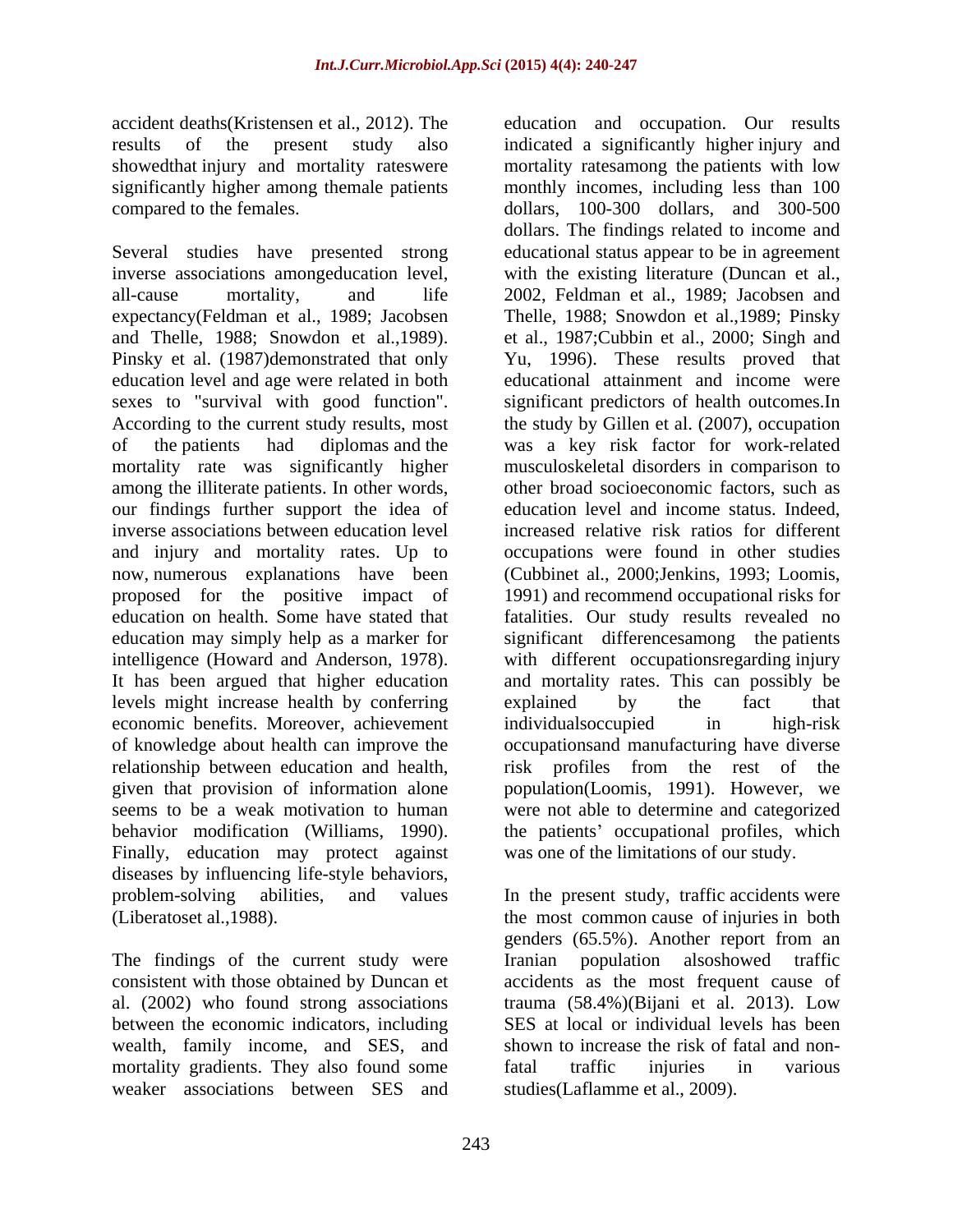|                 |                 | Total               | P-value | Mortality          | P-value |
|-----------------|-----------------|---------------------|---------|--------------------|---------|
|                 |                 | $n\left(\%\right)$  |         | $n\left(\%\right)$ |         |
| Gender          | Male            | 306                 | < 0.001 | 57                 | 0.02    |
|                 | Female          | 140                 |         | 11                 |         |
| Age (year)      | $16-24$         | 80                  | < 0.001 | 6                  | < 0.001 |
|                 | 24-40           | 248                 |         | 49                 |         |
|                 | $40 - 60$       | $\overline{52}$     |         | 8                  |         |
|                 | Above 60        | 12                  |         |                    |         |
| Type of housing | Personal        | 202                 | 0.8     | 33                 | $0.7\,$ |
|                 | Rental          | 209                 |         | 32                 |         |
|                 | Organizational  | 5 <sup>5</sup>      |         |                    |         |
| Marital status  | Single          | 164                 | 0.04    | 28                 | 0.3     |
|                 | Married         | 263                 |         | 34                 |         |
|                 | Divorced        | $\overline{4}$      |         | $\Omega$           |         |
|                 |                 |                     |         |                    |         |
|                 | Widowed         | 15                  |         | $\gamma$           |         |
|                 |                 |                     |         |                    |         |
| Level           | of Illiterate   | 117                 | < 0.001 | 32                 | < 0.001 |
| education       | Diploma         | 281                 |         | 29                 |         |
|                 | Academic degree | 44                  |         |                    |         |
| Place of living | City            | 350                 | 0.03    | 54                 | 0.61    |
|                 | Village         | 79                  |         | 14                 |         |
| Monthly income  | < 100           | 73                  | 0.00    |                    | 0.01    |
| (dollar)        | 100 to 300      | 224                 |         | $\frac{22}{27}$    |         |
|                 | 300 to 500      | 104                 |         | 14                 |         |
|                 | 500 to 900      | 9                   |         |                    |         |
|                 | >900            | $\mathbf{Q}$        |         |                    |         |
| Vehicle         | No              | 292                 | 0.14    | 52                 | 0.29    |
| ownership       | Yes             | 116                 |         | $\overline{15}$    |         |
| Family size     | $1 - 2$         | 69                  | 0.11    | 6                  | 0.09    |
|                 | $3 - 4$         | 100                 |         | 15                 |         |
|                 | $\geq 5$        | 248                 |         | 47                 |         |
| Occupation      | Unemployed      | 80                  | 0.3     | 6                  | 0.3     |
|                 | Worker          | 86                  |         | $\overline{32}$    |         |
|                 | Low-grade       | 162                 |         | 17                 |         |
|                 | employee        |                     |         |                    |         |
|                 | High-grade      | 52                  |         | 8                  |         |
|                 | employee        |                     |         |                    |         |
|                 | Employer        | and $\vert 5 \vert$ |         |                    |         |
|                 | expert          |                     |         |                    |         |

### **Table.1** Descriptive statistics of the patients' injury and mortality rates based on the indicator of SES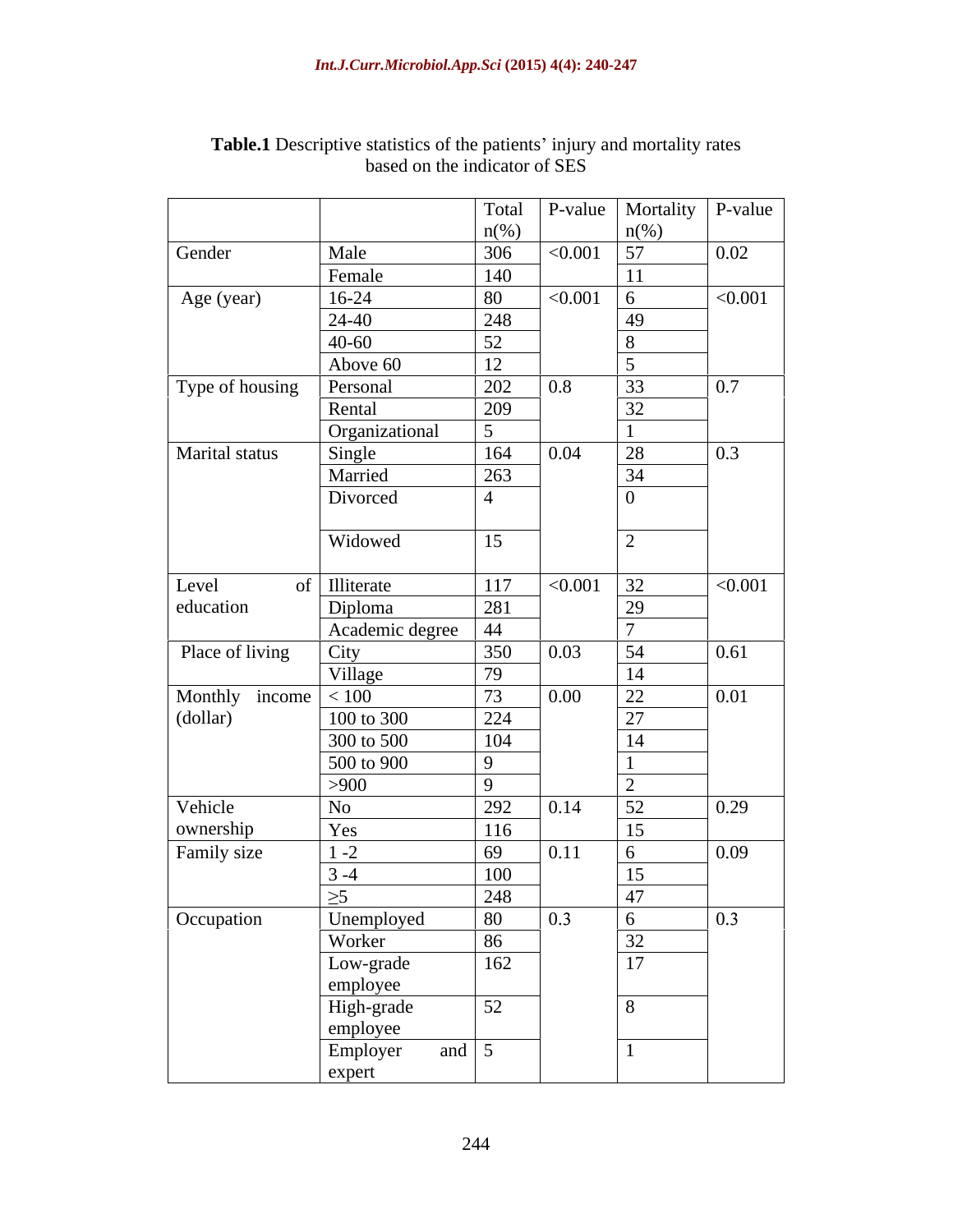|                 |                             | Traffic   | Falling   | Falling        | Hit            | Guns           | P-value |
|-----------------|-----------------------------|-----------|-----------|----------------|----------------|----------------|---------|
|                 |                             | accidents | down      | objects        | resulting      |                |         |
|                 |                             |           |           |                | from           |                |         |
|                 |                             |           |           |                | invasion       |                |         |
|                 |                             |           |           |                |                |                |         |
| Gender          | Male $n\%$ )                | 202(66)   | 58(19)    | 11(4)          | 27(9)          | 6(2)           | 0.02    |
|                 | Female $n$ <sup>(%)</sup>   | 89(63)    | 42(31)    | 3(2)           | 6(4)           | $\overline{0}$ |         |
|                 |                             |           | 33(20.5)  | 4(2.5)         |                |                |         |
| Marital status  | Single $n$ <sup>(%)</sup>   | 112(68)   |           |                | 14(8.5)        | 1(0.5)         | 0.8     |
|                 | Married $n$ <sup>(%)</sup>  | 169(64)   | 60(23)    | 10(16)         | 19(7)          | 5(2)           |         |
|                 | Divorced $n$ <sup>(%)</sup> | 3(75)     | 1(25)     | $\Omega$       | $\overline{0}$ | $\overline{0}$ |         |
|                 | Widowed $n$ <sup>(%)</sup>  | 9(60)     | 6(40)     | $\overline{0}$ | $\overline{0}$ | $\overline{0}$ |         |
| Level           | of Illiterate $n\%$ )       | 69(59)    | 41(34)    | 2(2)           | 4(4)           | 1(1)           | < 0.001 |
| education       | Diploma $n$ <sup>(%)</sup>  | 188(67)   | 55 $(20)$ | 8(3)           | 25(9)          | 3(1)           |         |
|                 | Academic                    | 34(77)    | 3(7)      | 4(9)           | 2(4.5)         | 1(2.5)         |         |
|                 | degree $n\%$ )              |           |           |                |                |                |         |
| Place of living | City $n\frac{6}{6}$         | 227(66)   | 81(22)    | 13(4)          | 25(7)          | 3(1)           | 0.12    |
|                 | Village $n$ <sup>(%)</sup>  | 52(65)    | 17(21)    | $\overline{0}$ | 7(10)          | 3(4)           |         |
| Family size     | $1 - 2 \ln(\%)$             | 49(71)    | 11(16)    | 4(6)           | 3(4)           | 2(3)           | 0.06    |
|                 | $3 - 4 \ln(\%)$             | 65(65)    | 19(19)    | 6 (6)          | 9(9)           | 1(1)           |         |
|                 | $\geq 5$ n(%)               | 162(66)   | 64(25)    | 2(1)           | 17(7)          | 2(1)           |         |
| Vehicle         | No $n\%$ )                  | 185(64)   | 68(24)    | 12(4)          | 22(7)          | 4(1)           | 0.16    |
| ownership       | Yes $n\%$ )                 | 87(75)    | 19(16)    | 1(1)           | 8(7)           | 1(1)           |         |
| Occupation      | Unemployed                  | 56 (70)   | 17(21)    | 2(2.5)         | 5(6.5)         | $\overline{0}$ | < 0.001 |
|                 | $n\left(\%\right)$          |           |           |                |                |                |         |
|                 | Worker $n\%$ )              | 47(55)    | 24(28)    | 5(6)           | 8(9)           | 2(2)           |         |
|                 | grade<br>Low                | 119(73)   | 32(20)    | $\overline{0}$ | 10(6)          | 1(1)           |         |
|                 | employee $n$ <sup>(%)</sup> |           |           |                |                |                |         |
|                 | High<br>grade               | 34(65)    | 10(20)    | 3(5.5)         | 3(5.5)         | 2(4)           |         |
|                 | employee and                |           |           |                |                |                |         |
|                 | employer $n$ <sup>(%)</sup> |           |           |                |                |                |         |
| Monthly income  | $<$ 100                     | 46(64)    | 21(29)    | 1(1)           | 4(5)           | 1(1)           | 0.6     |
| (dollar)        | $n\frac{\omega}{\omega}$    |           |           |                |                |                |         |
|                 | 100 to 300 n(%)   8 (88)    |           | 1(12)     | 0(0)           | 0(0)           | 0(0)           |         |
|                 | 300 to 500 n(%)   143 (64)  |           | 49(22)    | 11(5)          | 18(8)          | 2(1)           |         |
|                 | 500 to 900 $n\%$ )          | 74(71)    | 17(16)    | 2(2)           | 8(8)           |                |         |
|                 |                             |           |           |                |                | 3(3)           |         |
|                 | $>900 \text{ n}$ (%)        | 8(88)     | 1(12)     | 0(0)           | 0(0)           | 0(0)           |         |

**Table.2** Descriptive statistics of the indicator of SES and their Relationship with the types of injuries

Considering the high frequency of traffic in traffic and transportation behaviors, accidents as one of the major causes of injury, elementary changes should be done

especially in Iranian populations.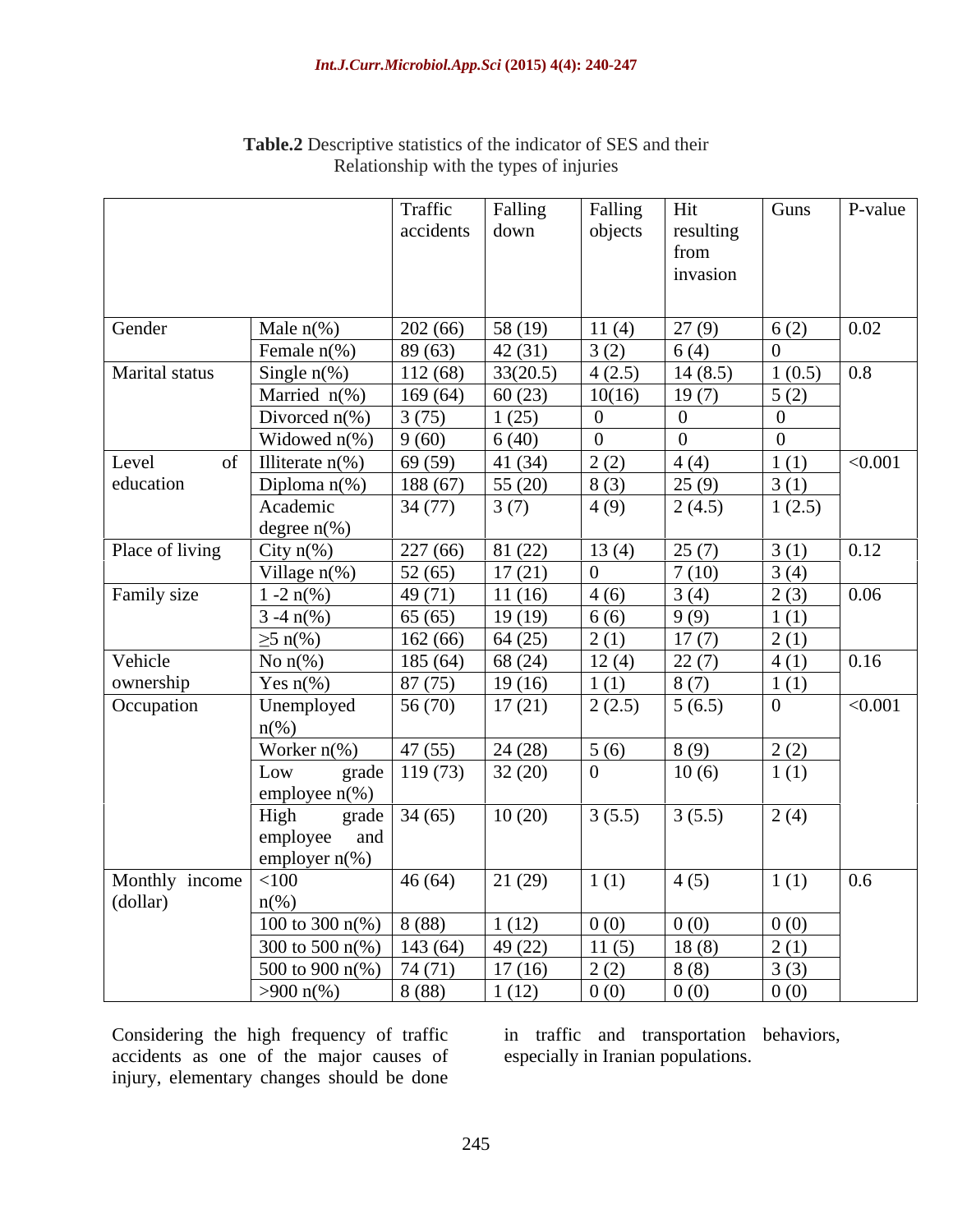It appears that investigation of the association between SES and the rate, type, and severity of injuries may be modified by injury: a population based specific study conditions and specific characteristics of each country and Inj. Prevent., 6(3):203-208. population. Interventions, such as legislative Feldman, J.J., Makuc, D.M., Kleinman, J.C., and regulatory controls or a combination of legislation, environmental modification, and educational efforts implemented at the mortality. Am. J. Epidemiol., community level, should be used to increase SES and decrease injury and mortality rate Galobardes, B., Shaw, M., Lawlor, D.A., (Faelker et al., 2000). Lynch, J.W., Smith, G.D.2006.

written by Mr. Frood Azadi which was approved by Shiraz University of Medical

- chest trauma). J Fasa University Med.
- Cubbin, C., LeClere, F.B., Smith, G.S. 2000. occurrence of fatal and nonfatal injury
- 
- Duncan, G.J., Daly, M.C., McDonough, P., Williams, D.R. 2002. Optimal indicators 932. research. Am. J. Public Health.,
- Elo, I.T., Preston, S.H. 1996. Educational 1979 1985. Social Sci. Med., 42(1):47- 57.
- Faelker, T., Pickett, W., Brison, R.J. 2000. Socioeconomic differences in childhood injury: a population based epidemiologic study in Ontario, Canada. Inj. Prevent., 6(3):203-208.
- Cornoni-Huntley, J. 1989. National trends in educational differentials in mortality. Am. J. Epidemiol., 129(5):919-33.
- **Acknowledgment** (part 1). J. epidemiol. community Lynch, J.W., Smith, G.D.2006. Indicators of socioeconomic position health,60(1):7-12.
- This study was extracted from the thesis Gillen, M., Yen, I.H., Trupin, L., Swig, L., Sciences. and psychosocial and physical and physical **References and** *References* **and** *References* **and** *References* **and** *References* **b** Rugulies, R., Mullen, K., et al. 2007. The association of socioeconomic status and psychosocial and physical workplace factors with musculoskeletal injury in hospital workers. Am J industrial Med., 50(4):245-260.
- Bijani, M., Nikrooz, L., Naghizadeh, M.M., House, J.S., Lepkowski, J.M., Kinney, Tavakkol, Z. 2013. The Incidence of A.M., Mero, R.P., Kessler, R.C., Chest Trauma in Patients Refer to Vali- Asr Hospital of Fasa:(Epidemiology of stratification of aging and health. J. Herzog, A.R. 1994. The social Health Social Behav., 35:213-234.
	- Sci., 3(3):285-289. Howard, M.P., Anderson, R.J. 1978. Early Socioeconomic status and the dropouts: A literature review. J Policy identification of potential school Pract. Program.,57(4): 221-231.
- in the United States. Am. J. Public Hyder, A.A., Peden, M. 2003. Inequality Health., 90(1):70. and road-traffic injuries: call for action. Cubbin, C., Smith, G.S. 2002. Lancet., 362(9401):2034-2035.
	- Socioeconomic inequalities in injury: Jacobsen, B.K., Thelle, D.S. 1988. Risk critical issues in design and analysis. factors for coronary heart disease and Ann. Rev. Public Health, 23(1):349-375. level of education the tromsø heart study. Am. J. Epidemiol., 127(5):923- 932.
	- of socioeconomic status for health Jenkins, E.L. 1993. Fatal injuries to workers 92(7):1151-1157. decade of surveillance: national profile: differentials in mortality: United States, Services, Public Health Service, Centers in the United States, 1980-1989: a US Department of Health and Human for Disease Control and Prevention,